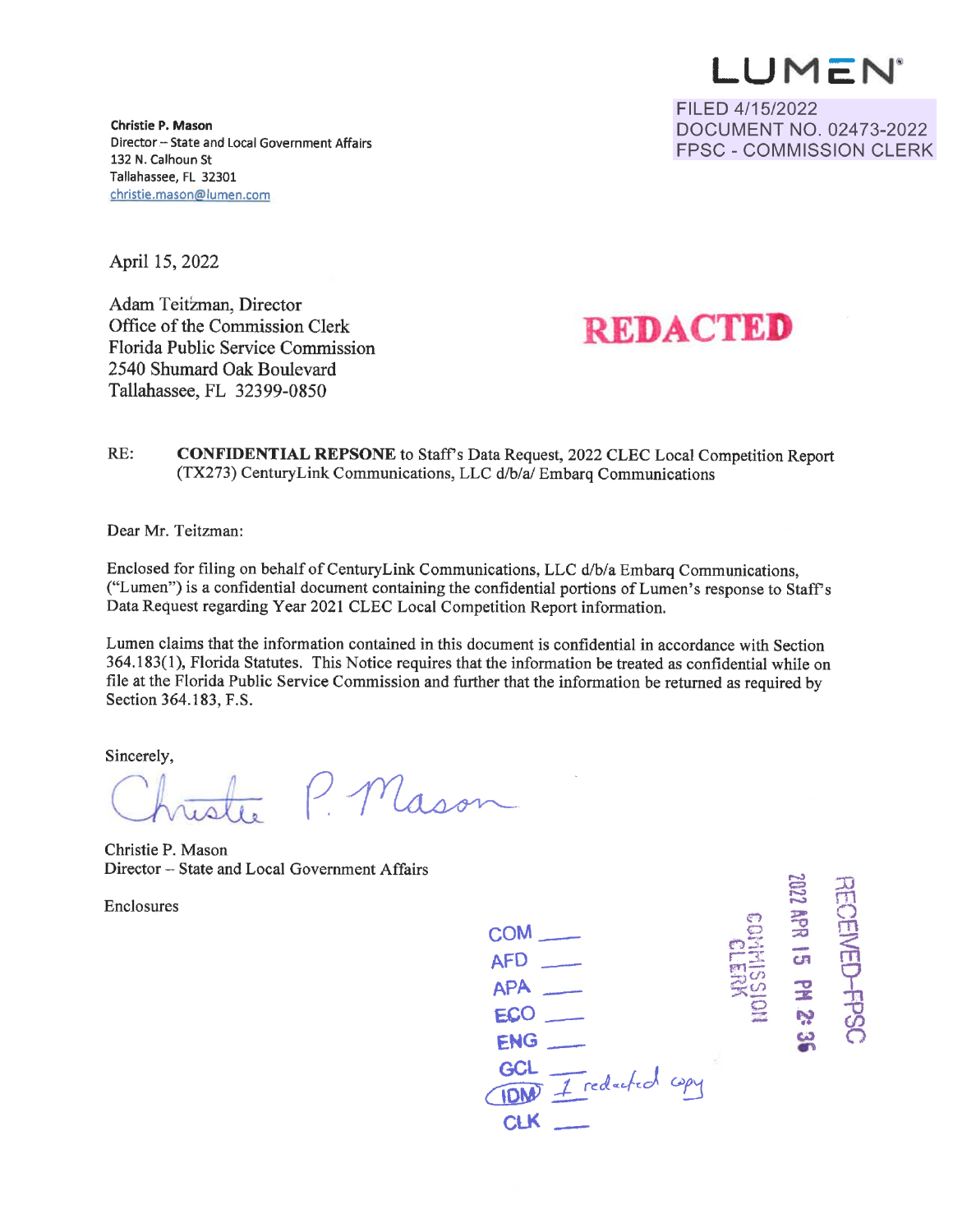## **REDACTED**

OM8 3060-0816

## Form 477 Filing Summary

FRN: 0018421941

Data as of: Dec 31, 2021

Operations:<br>Non-ILEC

**Submission Status:** Original - Submitted

**Last Updated:<br>Feb 28, 2022 01:08** PM

 $\ddot{\phantom{0}}$ 

## Filer Identification

| <b>Section</b>                                  | <b>Fleld</b>                             | Response                        |  |  |
|-------------------------------------------------|------------------------------------------|---------------------------------|--|--|
| <b>Filer Information</b>                        | Company Name                             | CenturyLink Communications, LLC |  |  |
|                                                 | Holding Company Name                     | Lumen Technologies, Inc.        |  |  |
|                                                 | Filing Type                              | Non-ILEC                        |  |  |
|                                                 | SAC ID                                   | 355141                          |  |  |
|                                                 | 499 ID                                   | 808882                          |  |  |
| Data Contact Information                        | Data Contact Name                        | Lynn Guzman                     |  |  |
|                                                 | Data Contact Phone Number                | (720) 567-8542                  |  |  |
|                                                 | Data Contact E-mail                      | lynn.guzman@lumen.com           |  |  |
| <b>Emergency Operations Contact Information</b> | <b>Emergency Operations Name</b>         | Jacob Barlow                    |  |  |
|                                                 | <b>Emergency Operations Phone Number</b> | (303) 707-7004                  |  |  |
|                                                 | Emergency Operations E-mail              | jacob.barlow@lumen.com          |  |  |
| Certifying Offisial Contact Information         | Certifying Official Name                 | Stacy Hartman                   |  |  |
|                                                 | Certifying Official Phone Number         | (720) 578-3421                  |  |  |
|                                                 | Certifying Official E-mail               | stacy,hartman@jumen.com         |  |  |

 $\partial \xi$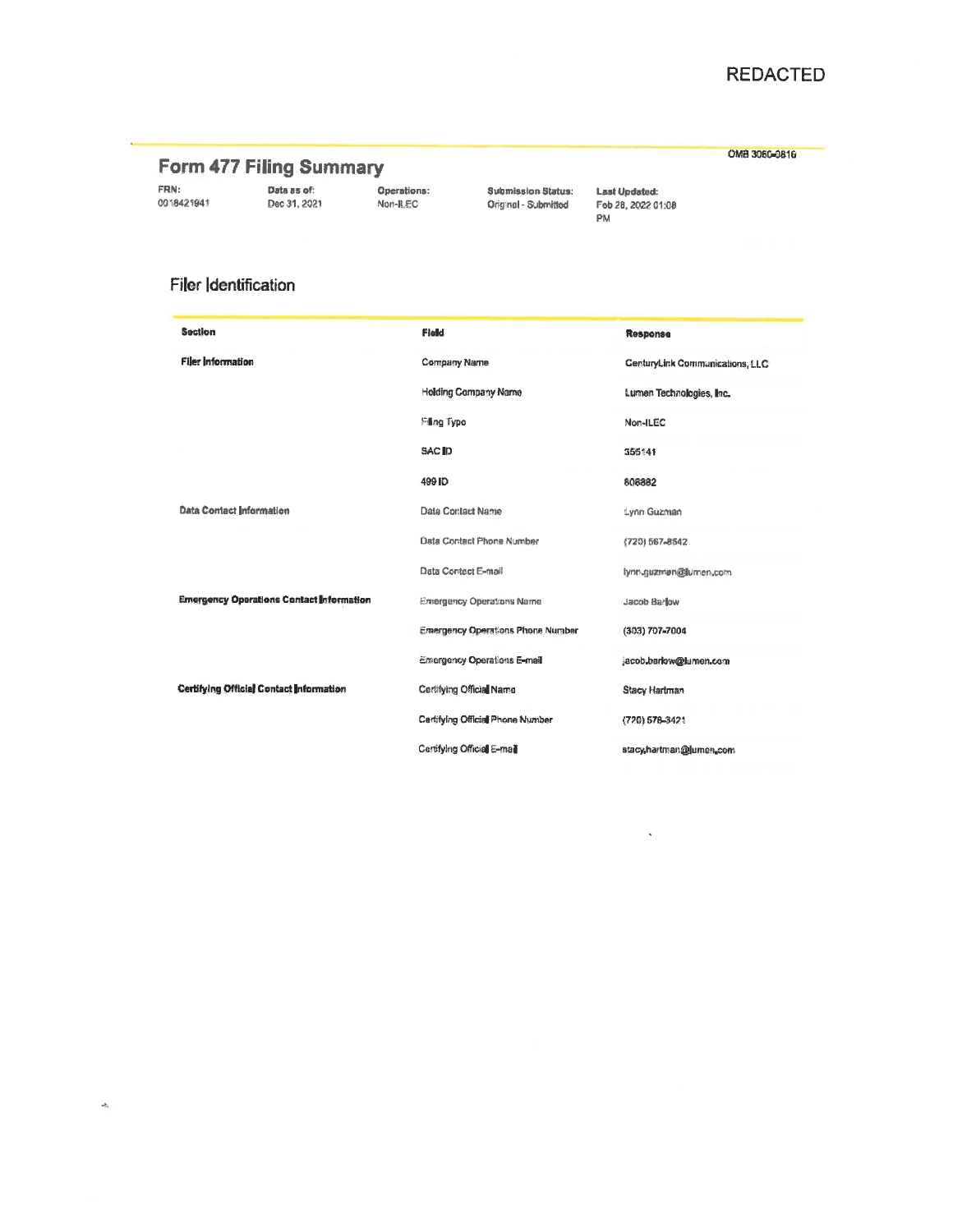## **Fixed Voice Subscription**

|              | VGE Lines and VoIP Subscriptions by State and End User Type              |                           |                   |                                  |                   |                                    |                       |  |  |
|--------------|--------------------------------------------------------------------------|---------------------------|-------------------|----------------------------------|-------------------|------------------------------------|-----------------------|--|--|
| <b>State</b> | <b>Total VGE Lines</b>                                                   | <b>Consumer VGE Lines</b> |                   | <b>Total VollP Subscriptions</b> |                   | <b>Consumer VolP Subscriptions</b> |                       |  |  |
| Florida      |                                                                          |                           |                   |                                  |                   |                                    |                       |  |  |
|              | <b>Fixed Voice Subscription (VGE Lines)</b>                              |                           |                   |                                  |                   |                                    |                       |  |  |
|              | VGE Lines Provided to Unaffiliated Providers by State                    |                           |                   |                                  |                   |                                    |                       |  |  |
| <b>State</b> |                                                                          | Wholesale                 |                   |                                  | <b>UNE-L</b>      |                                    |                       |  |  |
| Florida      |                                                                          |                           |                   |                                  |                   |                                    |                       |  |  |
|              | VGE Lines Provided to End Users by State, Bundle and Product Type        |                           |                   |                                  |                   |                                    |                       |  |  |
|              |                                                                          | by Bundle                 |                   |                                  | by Product Type   |                                    |                       |  |  |
|              |                                                                          |                           |                   |                                  | Consumer          |                                    | <b>Business/Govt.</b> |  |  |
| <b>State</b> | Total                                                                    | Sold w/ Internet          | Sold w/olinternet |                                  | & No PIC<br>& PIC | & No PIC                           | & PIC                 |  |  |
| Florida      |                                                                          |                           |                   |                                  |                   |                                    |                       |  |  |
|              | VGE Lines Provided to End Users by State, Ownership and Last-Mile Medium |                           |                   |                                  |                   |                                    |                       |  |  |
|              |                                                                          |                           | by Ownership      |                                  |                   | by Last-Mile Medium                |                       |  |  |
| <b>State</b> | <b>Total</b>                                                             | Owned<br><b>UNE-L</b>     | Rosale            | <b>FTTP</b>                      | Coax              | <b>Fixed Wireless</b>              | Copper                |  |  |
| Florida      |                                                                          |                           |                   |                                  |                   |                                    |                       |  |  |
|              | Fixed Voice Subscription (iVoIP)                                         |                           |                   |                                  |                   |                                    |                       |  |  |
|              | Over-the-Top VoIP Subscriptions by State and End User Type               |                           |                   |                                  |                   |                                    |                       |  |  |
| <b>State</b> |                                                                          | <b>Total</b>              |                   | Consumer                         |                   | <b>Business/Govt.</b>              |                       |  |  |
|              |                                                                          |                           |                   |                                  |                   |                                    |                       |  |  |
| Florida      |                                                                          |                           |                   |                                  |                   |                                    |                       |  |  |